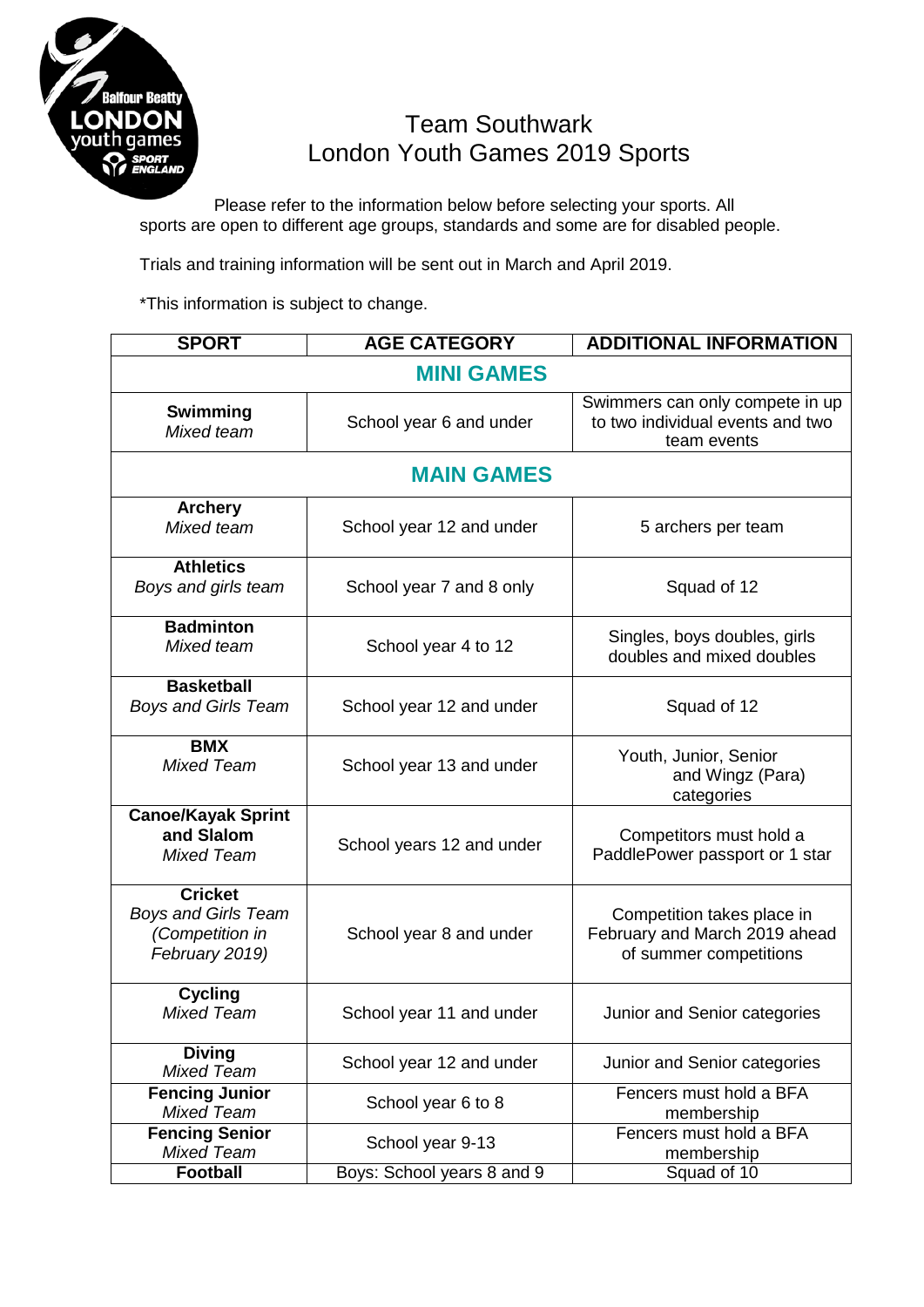| <b>Boys and Girls Team</b>                        | Girls: School years 8 and 9 |                                                                                                                                                                                 |  |  |
|---------------------------------------------------|-----------------------------|---------------------------------------------------------------------------------------------------------------------------------------------------------------------------------|--|--|
| <b>Handball</b><br><b>Boys and Girls Team</b>     | School year 11 and under    | Squad of 14                                                                                                                                                                     |  |  |
| <b>Hockey</b><br><b>Boys and Girls Team</b>       | School year 9 and under     | Players are ineligible if they have<br>been selected to attend training at<br>the Junior Academy Centre,<br>Regional Performance Centre or<br>represent their region or country |  |  |
| <b>Indoor Rowing</b><br>Mixed Team                | School year 7 to 11         | Individual, Para and relay events                                                                                                                                               |  |  |
| Judo<br><b>Mixed Team</b>                         | School year 5 to 13         | Section A: 10-12 years old<br>Section B: 13-15 years old<br>Section C: 16-18 year old                                                                                           |  |  |
| <b>Netball</b><br>Girls Only                      | School year 9 and under     | Squad of 12                                                                                                                                                                     |  |  |
| <b>Sailing</b><br><b>Mixed Team</b>               | School years 6 to 13        | Para events included, boats can<br>be hired from venue                                                                                                                          |  |  |
| <b>Squash</b><br><b>Boys and Girls Team</b>       | School year 12 and under    | Top 20 national players ineligible<br>in U19, U17 and U15                                                                                                                       |  |  |
| Swimming<br><b>Boys and Girls Team</b>            | School years 7 to 12        | Juniors: School year 9 and under<br>Seniors: School years 10 to 13                                                                                                              |  |  |
| <b>Table Tennis</b><br><b>Boys and Girls Team</b> | School year 11 and under    | Squad of 8                                                                                                                                                                      |  |  |
| <b>Tennis</b><br><b>Mixed Team</b>                | School year 12 and under    | Maximum standard: 5.2 LTA rating                                                                                                                                                |  |  |
| <b>Trampolining</b><br><b>Mixed Team</b>          | School year 12 and under    | Competitors must gold a minimum<br>of Bronze BG Membership                                                                                                                      |  |  |
| <b>Triathlon-Aquathlon</b><br><b>Mixed Team</b>   | School years 7 to 11        | Swim and run                                                                                                                                                                    |  |  |
| Volleyball<br><b>Boys and Girls Team</b>          | School year 13 and under    | Squad of 12. Recommended for<br>players in school year 10 to 13                                                                                                                 |  |  |
| Weightlifting<br><b>Mixed Team</b>                | School year 9 to 13         | One day licence required                                                                                                                                                        |  |  |
| <b>DISABILITY SPORTS</b>                          |                             |                                                                                                                                                                                 |  |  |